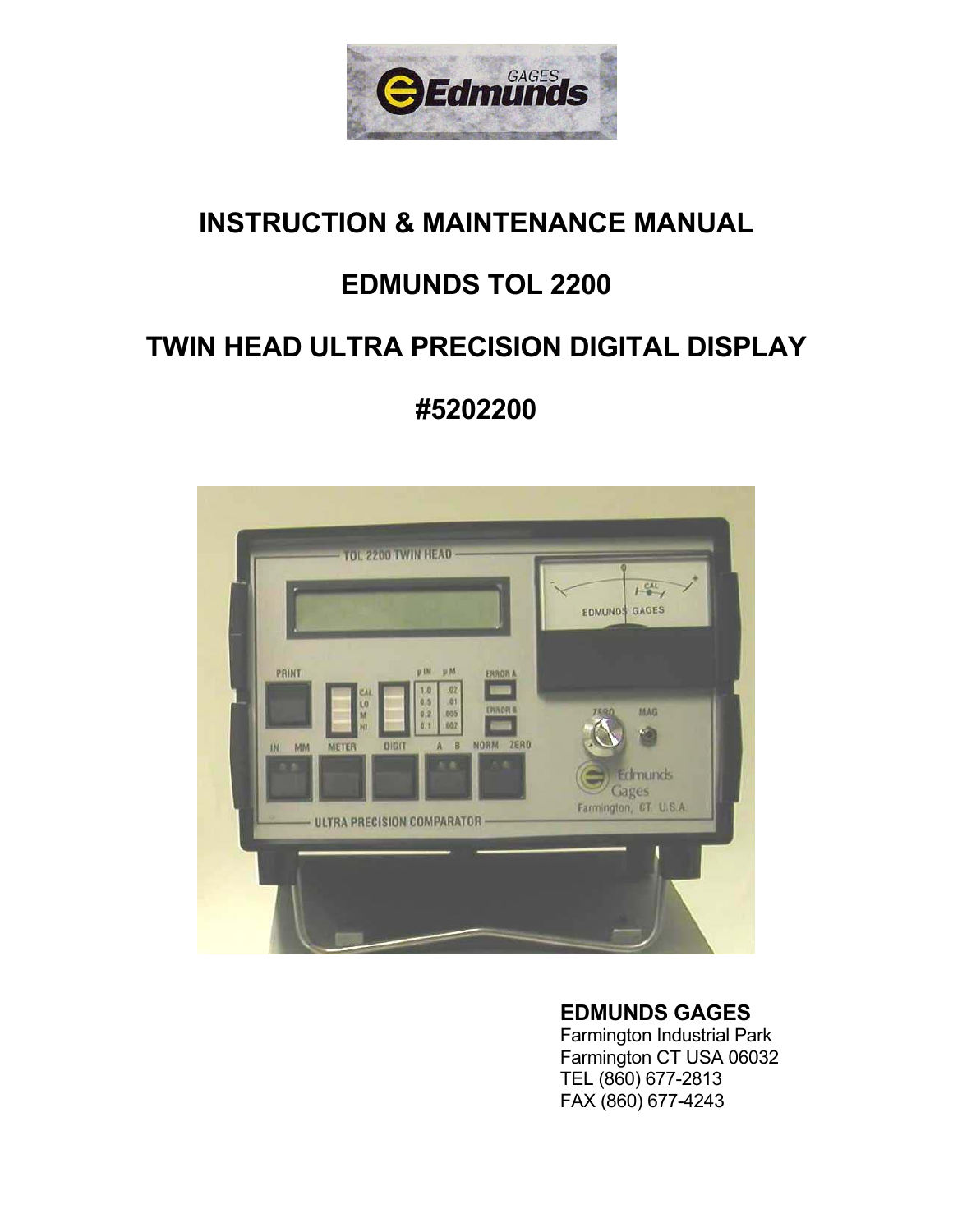# **TABLE OF CONTENTS**

| <b>Introduction</b>            | 1              |
|--------------------------------|----------------|
| <b>Specifications</b>          | $\overline{2}$ |
| <b>TOL 2200 Front Photo</b>    | 3              |
| <b>TOL 2200 Rear Photo</b>     | 4              |
| <b>TOL 2200 Internal Photo</b> | 5              |
| <b>Installation</b>            | 6              |
| <b>Amplifier Polarity</b>      | 6              |
| Operation                      | $\overline{7}$ |
| <b>Calibration Mode</b>        | $\overline{7}$ |
| <b>Measurement Mode</b>        | 11             |
| <b>Electrical Interface</b>    | 11             |
| <b>Printer Operation</b>       | 12             |
| <b>Gage Block Software</b>     | 13             |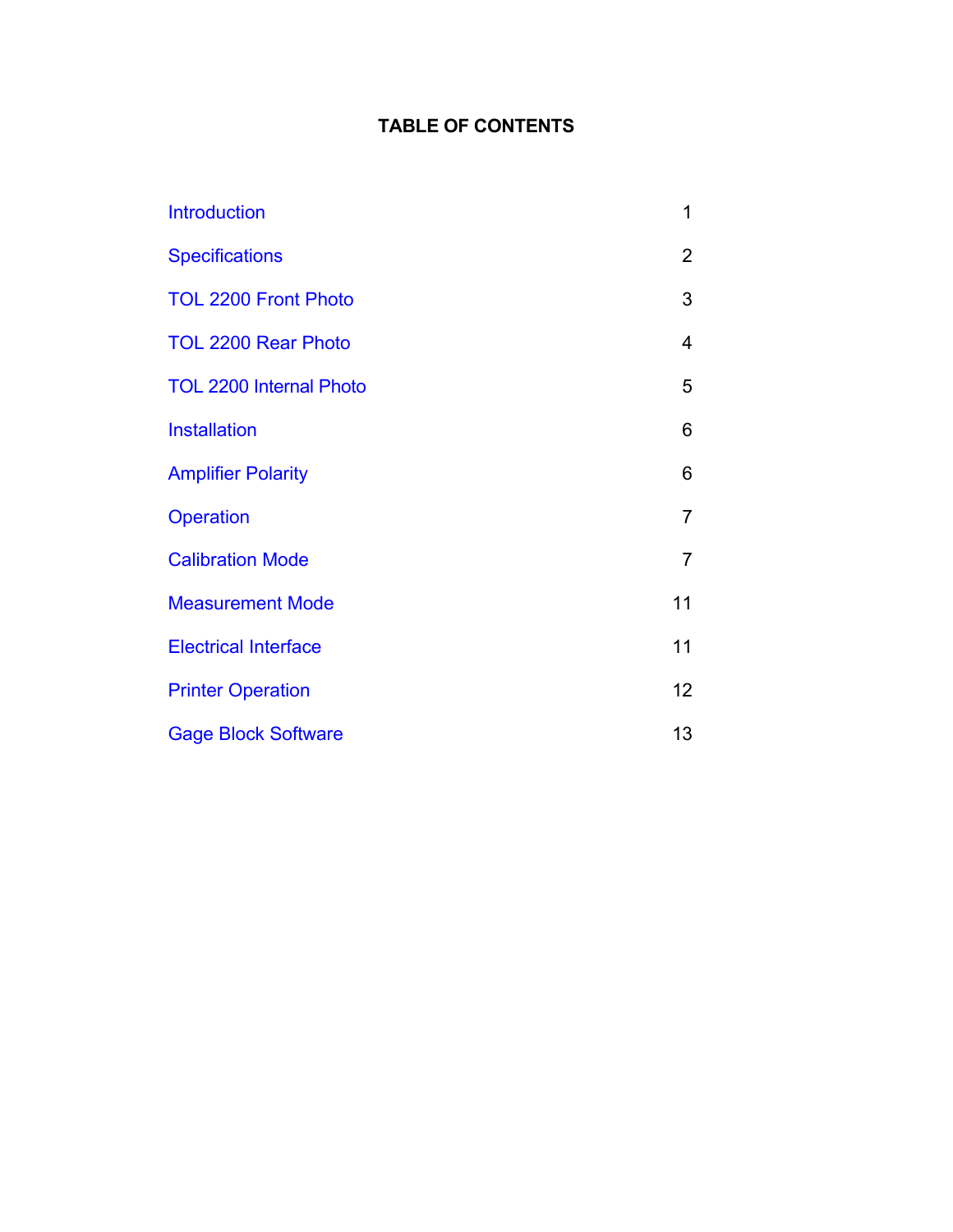# **INTRODUCTION**

The TOL2200 precision gage block readout cabinet is a twin transducer, third generation, high stability, low noise, solid state amplifier employing recent advances in signal conditioning technology.

## **FEATURES INCLUDE:**

- Twin or single transducer operation.
- One tenth of a microinch digital resolution.
- Analog meter with low, medium and high sensitivity selection
- Inch/Metric selector with LED indicator.
- Error A and B LED indicators for individual out of range conditions for each transducer.
- Auto zero switch with LED Indicator.
- Serial printer port with front panel print switch.
- Rear panel print connector for optional foot switch.
- LVDT polarity available, protected inside the cabinet.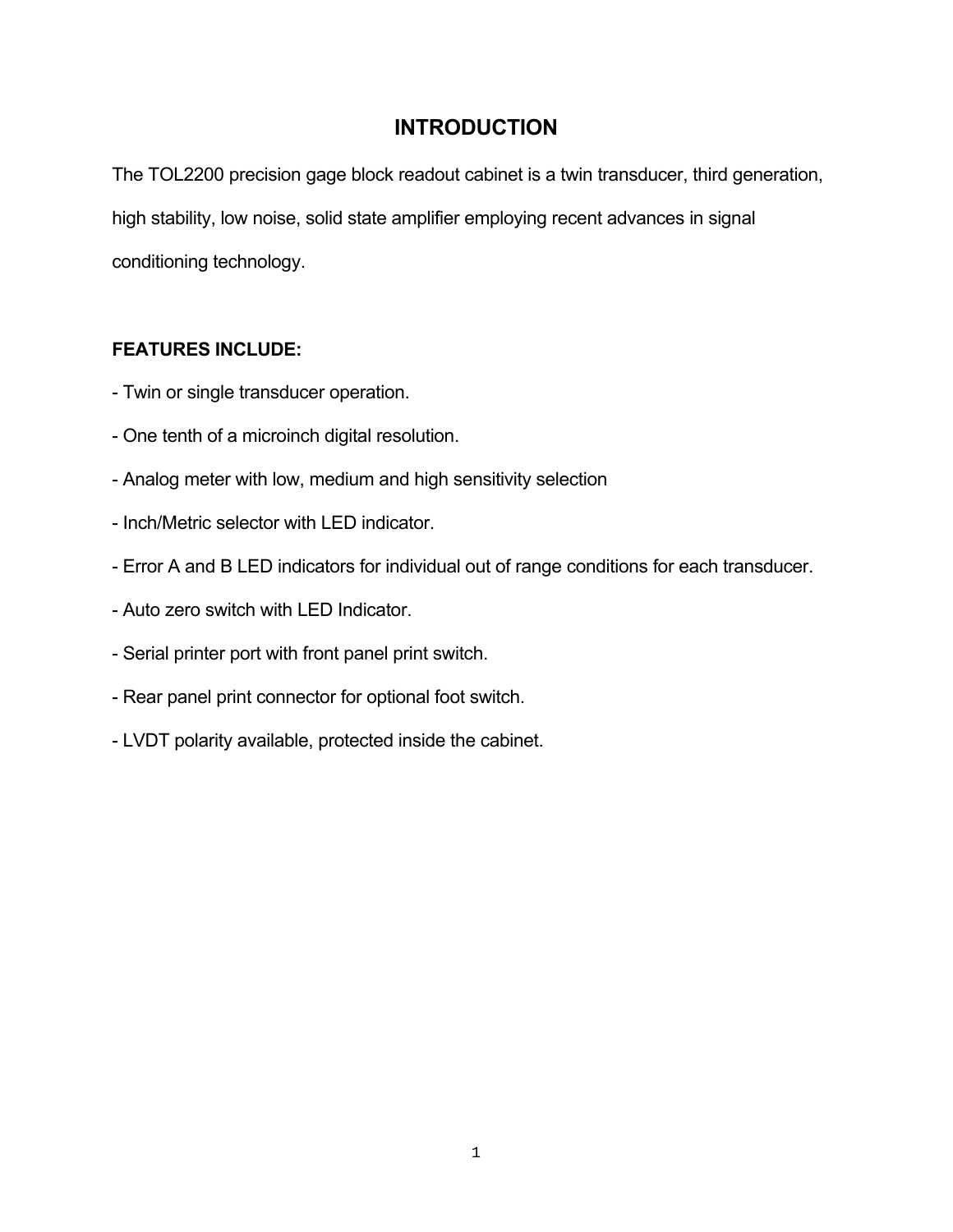## **SPECIFICATIONS**

Size 6.00"H x 8.50"W x 9.25"D Weight **4.5** lbs. Temperature Range  $C$  - 27 $^0C$  (64 $^0F$  - 81 $^0F$ ) Display 7 digit .500" High LCD Range (+/-) .0016" (.040 mm) Auto Zero Range (+/-) .0016" (.040 mm) Zero Control Sensitivity (+/-) 20 microinch Meter Sensitivity 0.5" characters (+/-) .0005/.012mm (+/-) .00025/.006mm (+/-) .00010/.0025mm Resolution 1 tenth microinch, .01 micrometer Stability  $(+/-)$  1 microinch @ 68<sup>0</sup> 24 hr. period Non linearity 0.25%< full scale Line Voltage 85-240 VAC @ 50-60 Hz Power 2012 10 Watts Fuse Type 5 x 20 mm - 2 Amp Transducer Excitation 2.000 VRMS @ 5000 HZ Recommended Transducer Edmunds #5010100 Printer Output Connector **DB15S** Baud Rate 9600 Baud Bits/Character 8 Start Bits **1** Stop Bits 2018 and 2018 and 2018 and 2018 and 2018 and 2018 and 2018 and 2018 and 2018 and 2018 and 2018 and 2018 and 2018 and 2018 and 2018 and 2018 and 2018 and 2018 and 2018 and 2018 and 2018 and 2018 and 2018 and 2018 Parity **None**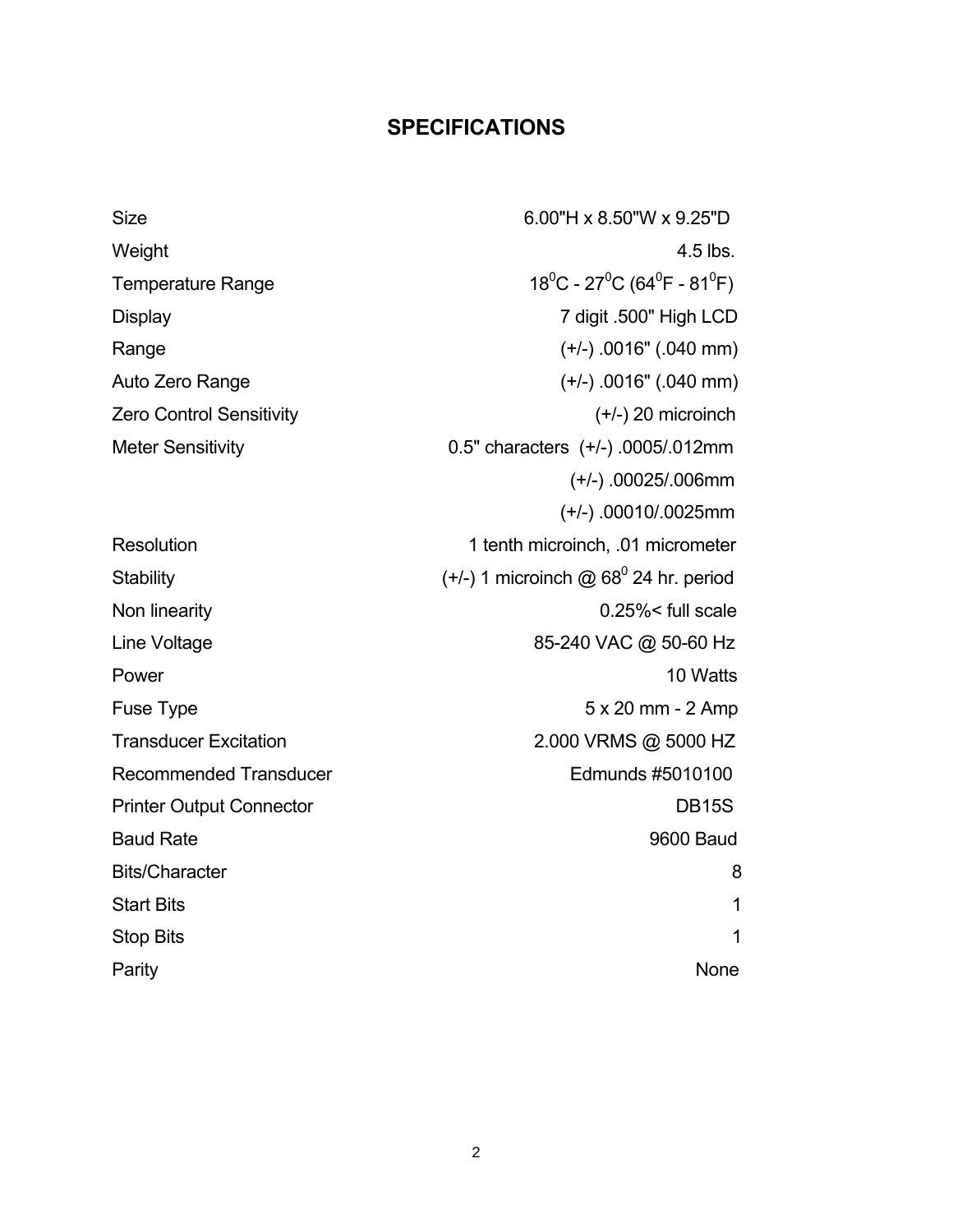

 **TOL 2200 FRONT**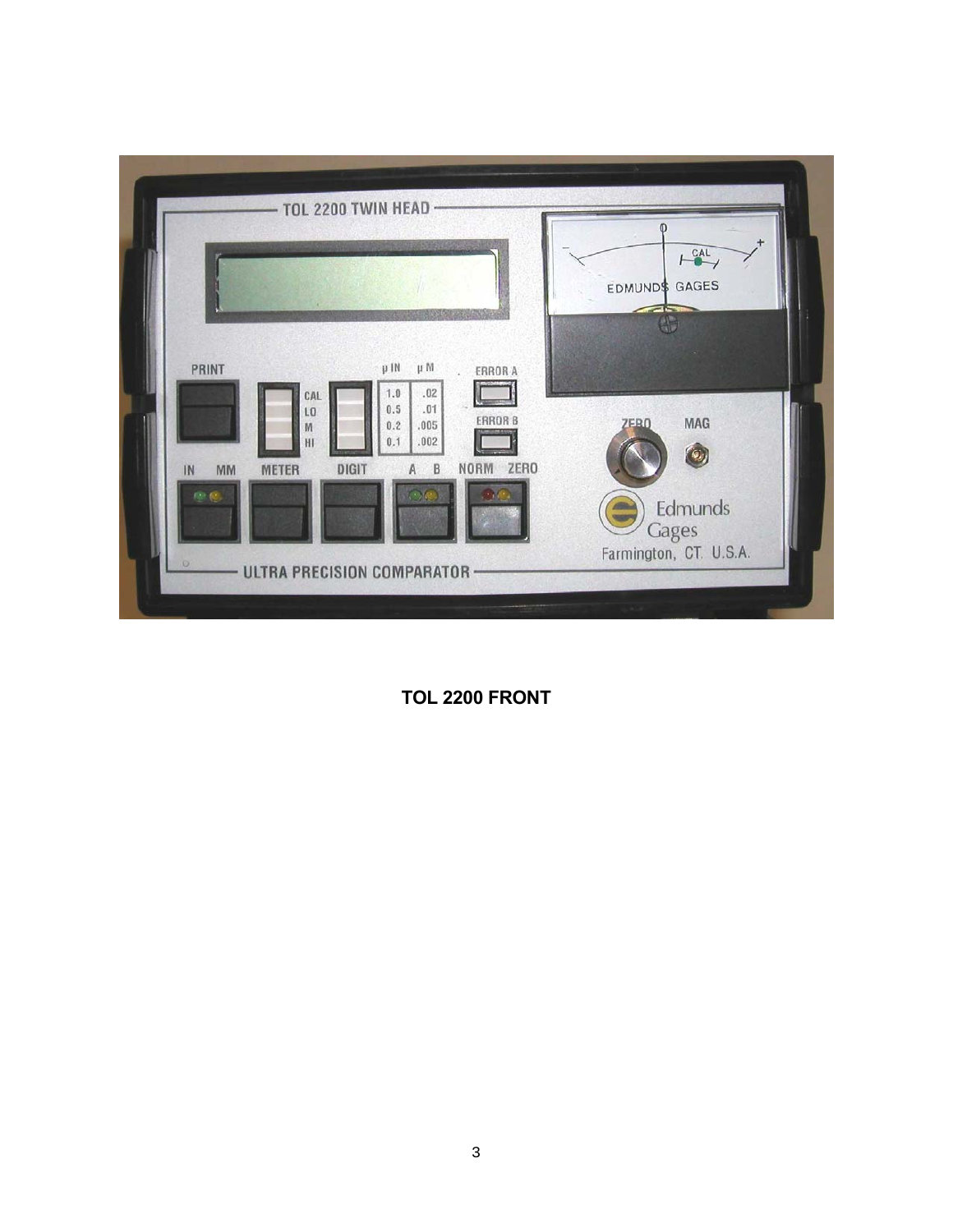

 **TOL 2200 REAR**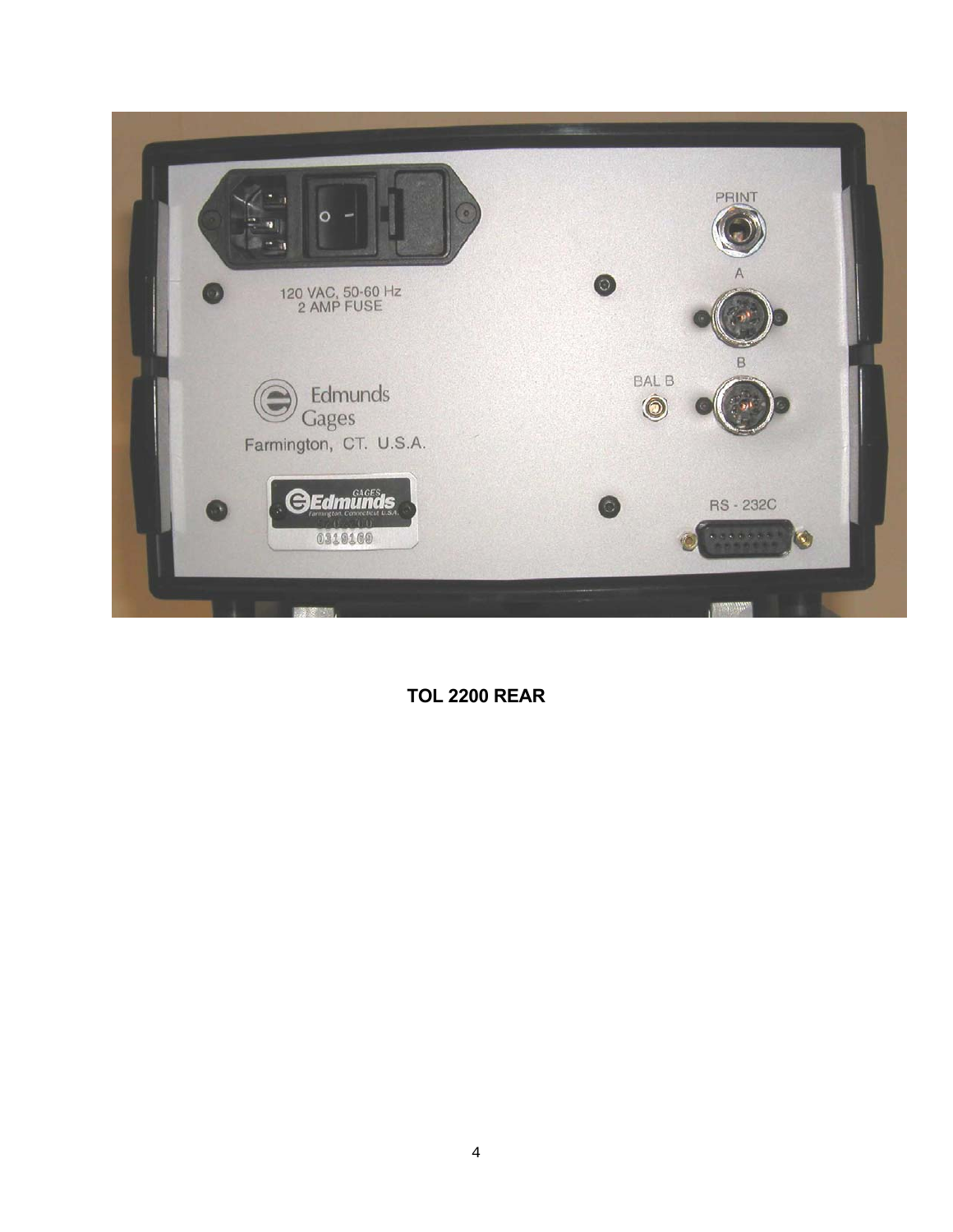**TOL 2020 INTERNAL**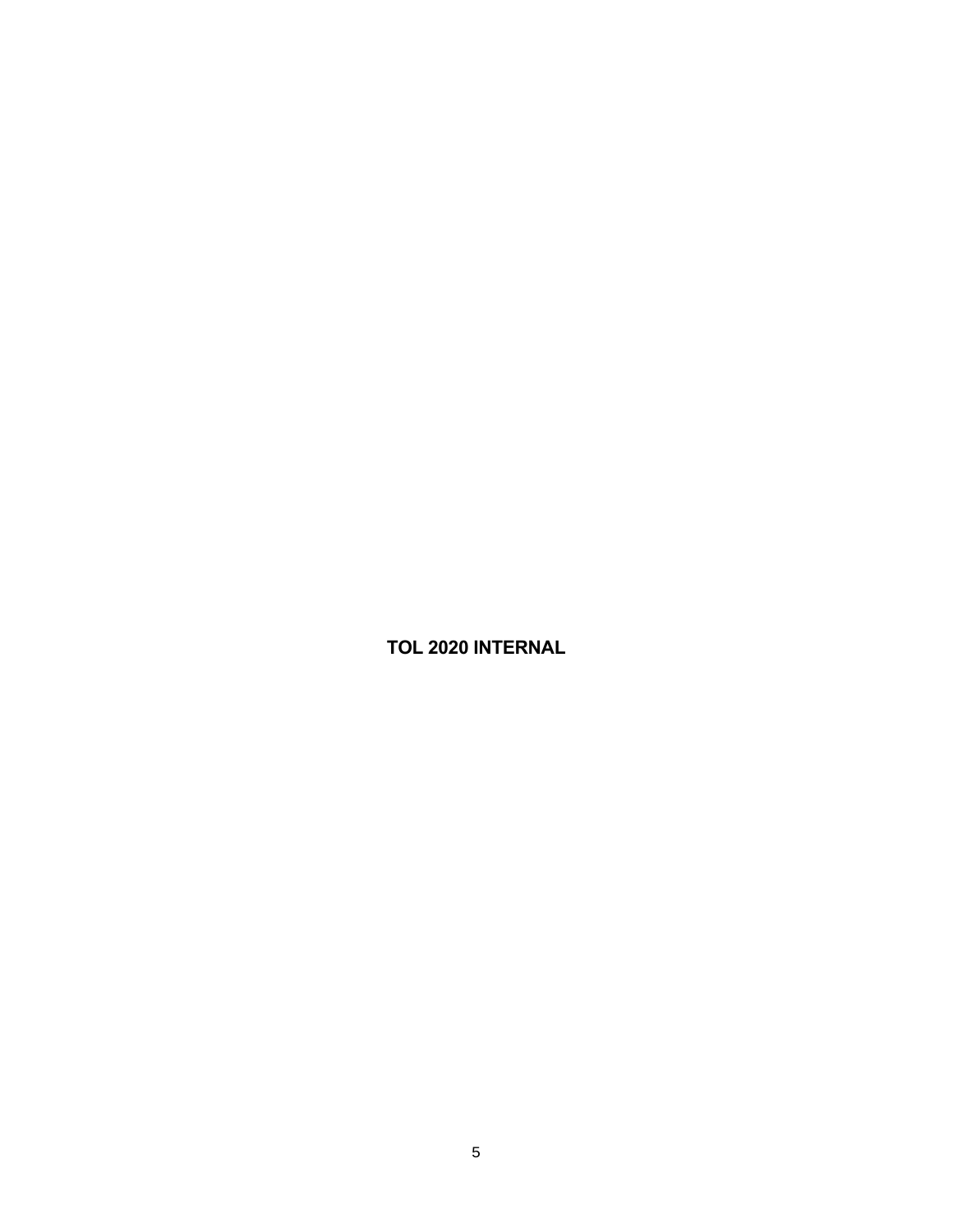#### **INSTALLATION**

Carefully unpack the readout. Plug the power cord into the receptacle located on the back of the TOL readout and connect to an 85-240 VAC 50/60HZ power supply. Plug the gage heads into their respective *"LVDT"* receptacle located on the rear of the TOL readout. Turn the power switch *"ON"*. When power is first applied to the unit, the onboard micro controller performs a self-check of the external display components. The LCD display is indexed through its numeric range and the LED indicators are turned on/off in sequence.

### **AMPLIFIER POLARITY**

The TOL 2200 amplifier is shipped from the factory with its internal polarity jumpers set to the positive displacement mode. By definition, positive displacement occurs when the upper gage head is depressed upward and the lower gage head is depressed downward. This will cause the digital display and analog meter to reflect a positive change in readings. If for any reason negative displacement is required, it is necessary to reverse the position of jumpers *J7* & *J8* for both the *"A"* channel and *J10* & *J11* for the *"B"* channel. These are located on the internal motherboard of the display. Access to these jumpers requires the disassembly of the cabinet. Cabinet disassembly is performed on a soft surface with the cabinet placed on its top. Remove the (4) Phillips head screws from the bottom of the cabinet. Turn the unit over and remove the top. The jumpers are located near the face of the front panel. (See photo TOL 2200 Internal for reference).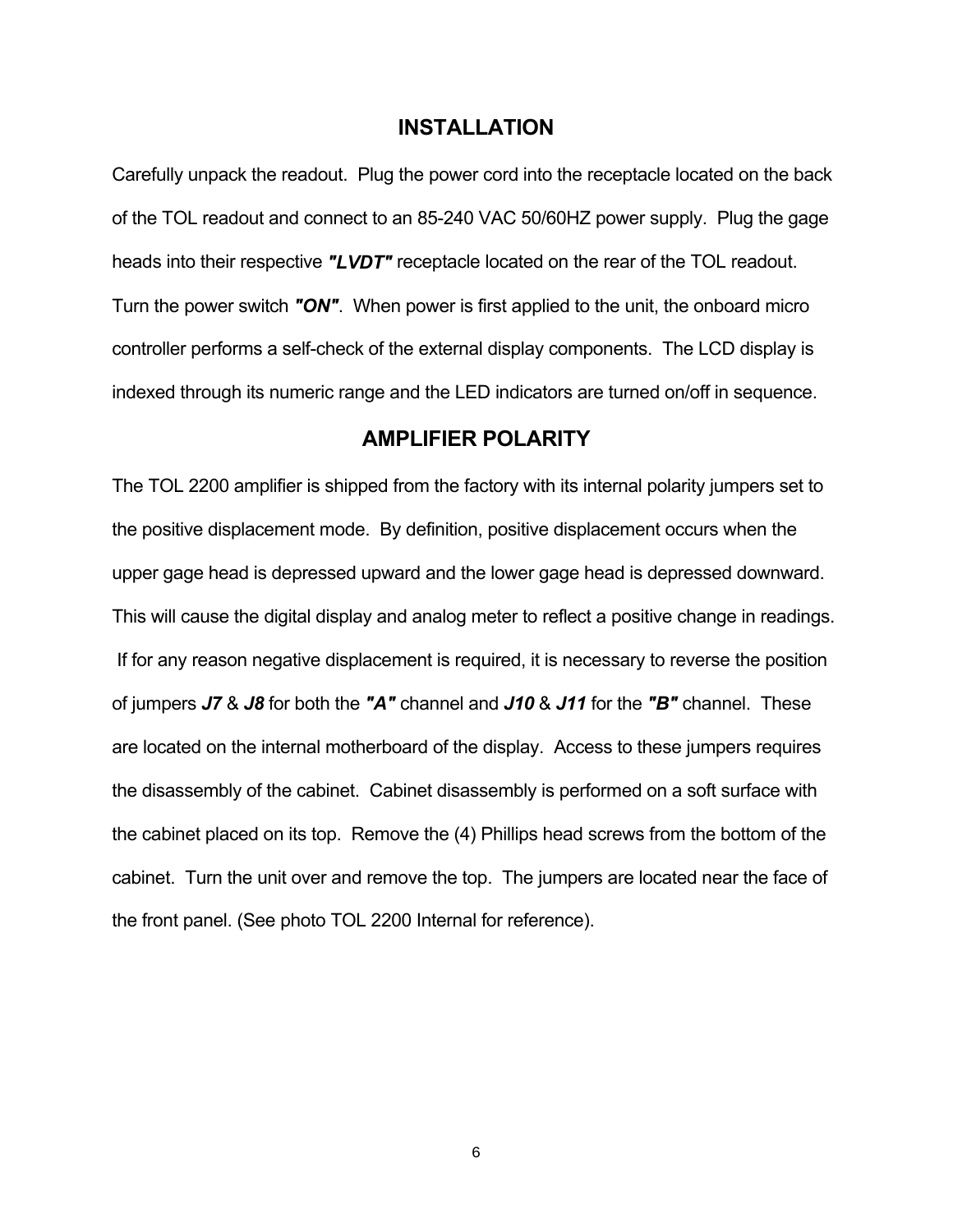## **OPERATION**

The TOL2200 has two modes of operation:

- 1. Calibration mode
- 2. Measurement mode

## **CALIBRATION MODE**

A ten-minute warm up period is recommended before any calibration is attempted. Your unit, if new, will be shipped from Edmunds with the bottom sensor set to the correct anvil position. If your unit is already in service, see the mechanical description to properly set the bottom transducer.

The calibration procedure begins by checking the position of bottom transducer located in the base of the gage block stand.

#### **Bottom Transducer:**

Set the TOL2200 readout cabinet to the *"CAL"* mode using *"METER"* switch. Set the *"A-B"* switch to the *"A"* mode. Place a 0.100" reference block onto the comparator anvil and lower the upper transducer into measuring position using the elevating hand wheel and adjust the upper transducer until the analog meter points to the green calibrate dot. Switch to the *"B"* mode and observe the analog meter. If the meter hand doesn't point to the green dot, mechanical adjustment of the bottom transducer is required (see mechanical section). If the meter hand points to the green dot, the bottom transducer is correctly set and the primary magnification of the system may now be set.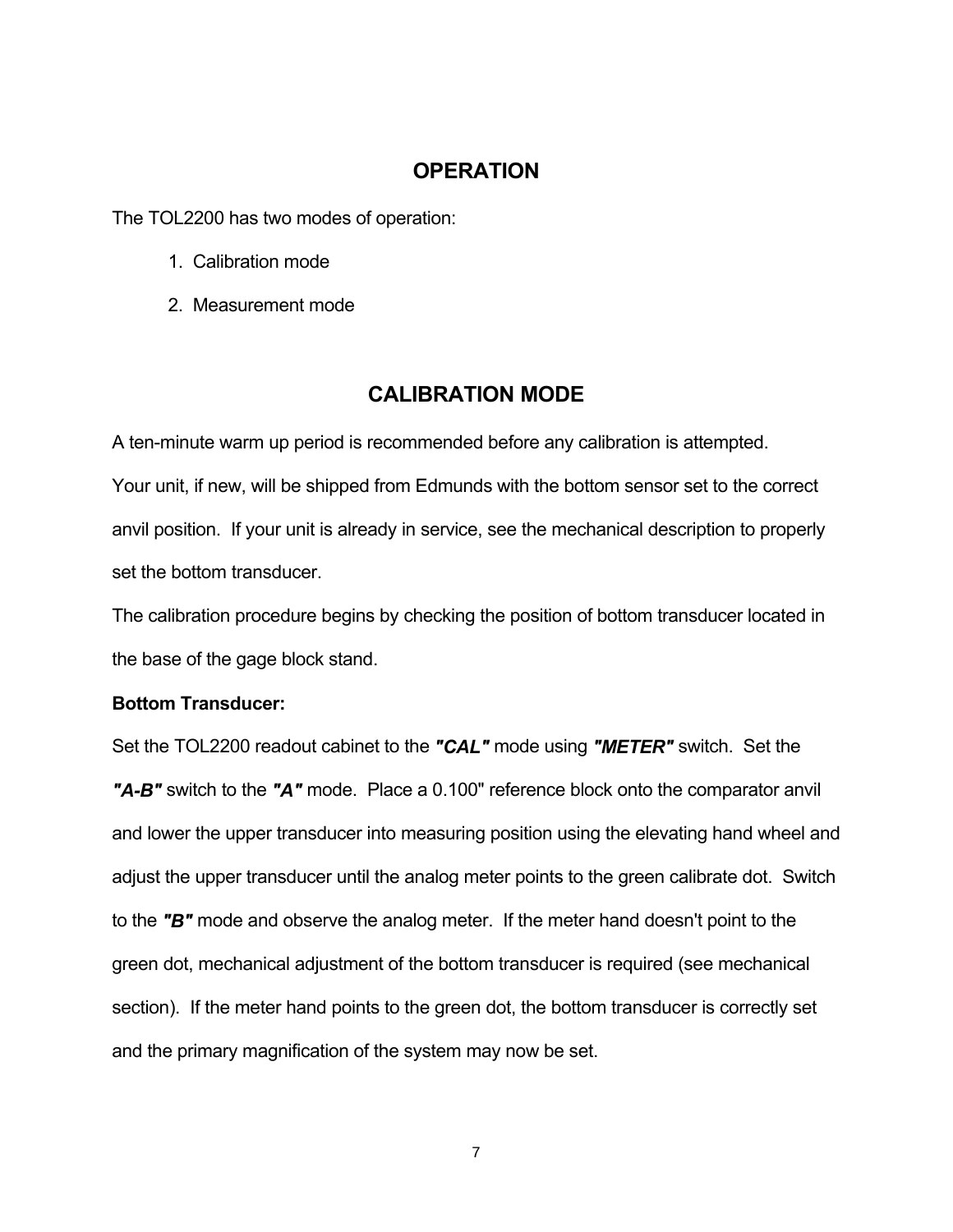#### **Primary Magnification Check:**

With the 0.100" reference block in position on the anvil, set the *"METER"* switch to *"Lo"*, *"M"*, or *"Hi"* position. Set the *"IN/MM"* switch to *"INCH"* mode. Using the *"A-B"* switch, set the mode to *"A-B"*. Push the *"ZERO"* switch. The digital display should indicate 0.000000. Remove the 0.100" reference block and replace with a 0.101" block. The digital display should indicate +0.0010000. If not, adjust the front panel *"MAG"* control using a small blade screwdriver until the digital display matches the block size. It may be necessary to repeat this sequence several times to get the desired magnification. This setting need only be approximate at this time.

#### **Balance Procedure:**

Remove the reference gage blocks from the stand and locate balance fixture B5020041. Unclamp the stand and using the elevating handwheel, raise the upper transducer to a position that just clears the balance fixture. Set the *"A-B"* switch to the *"A"* mode and set the *"METER"* switch to the *"CAL"* mode.

Notice the balance fixture has a round pin that is common to both faces of the fixture. See figure 1.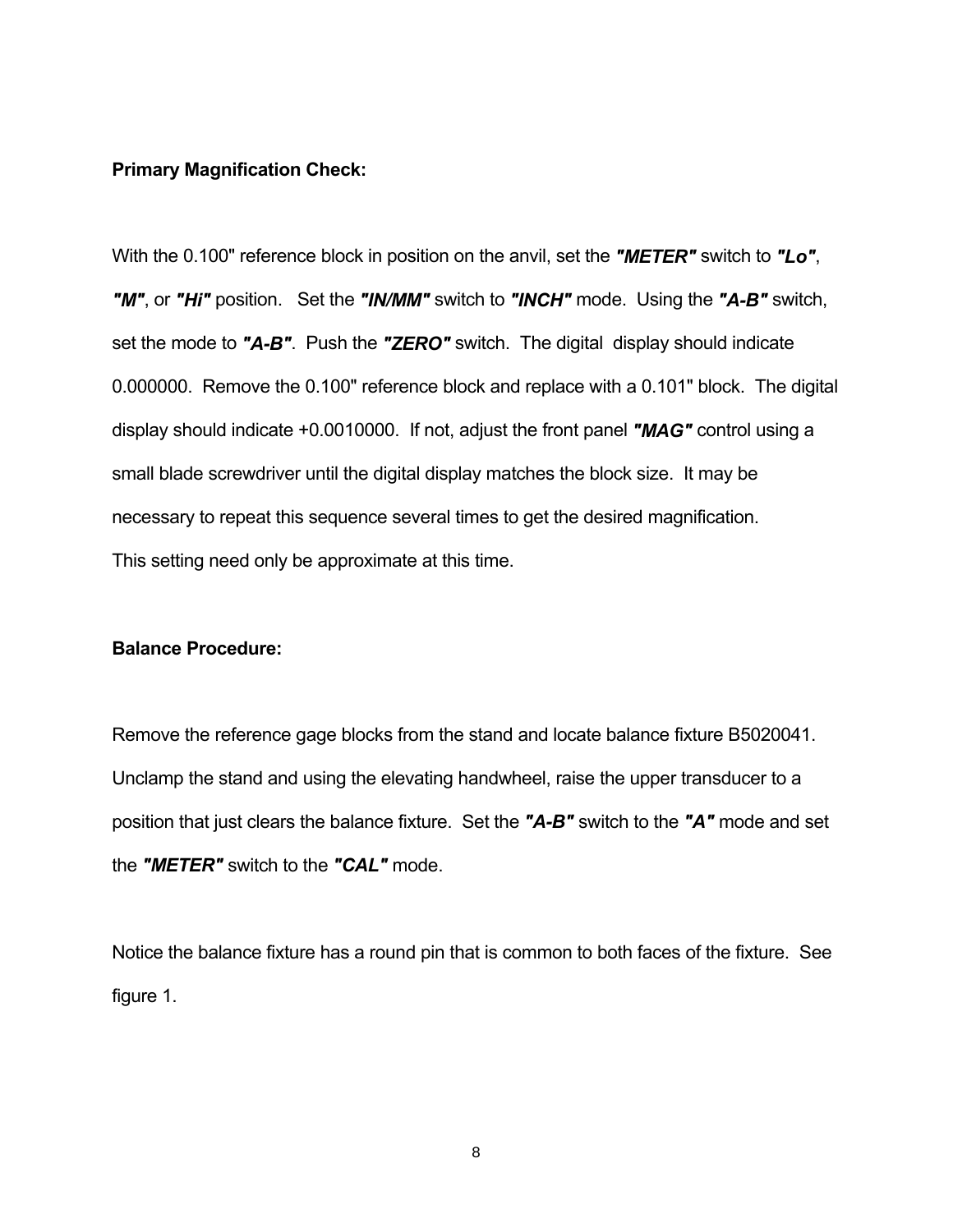

**Figure 1 - Balance Fixture** 

This pin is restrained within the block, but can travel approximately 1 mill when the rod exiting from the block is pushed upon. The movement of the pin exercises both upper and lower transducers simultaneously. This is important to properly set balance. Locate the balance fixture so the round pin is aligned with the upper and lower transducer contacts. Lower the upper transducer and clamp into position when the analog meter hand points to the green dot. Test the fixture by depressing the rod and observing the minor calibration analog scale. The movement of the pin should deflect the meter pointer between the end markers of the minor calibration scale. Switch the *"A-B"* switch to the

*"B"* position and repeat the fixture test as above.

Reposition the upper transducer as necessary to remain within the scale limits.

To set the final balance, place the readout in either *"Lo"*, *"M"*, or *"Hi"* modes using the *"METER"* switch. Select the *"A-B"* mode using the *"A-B"* switch. Autozero the digital display by depressing the *"ZERO"* switch. Depress the fixture rod and observe the digital readout. If balance is properly set, the movement of the pin will not cause the digital display to vary by more than 2 microinches. If a larger movement is observed, rotate the balance control located on the rear panel of the readout by one turn. Again autozero the

9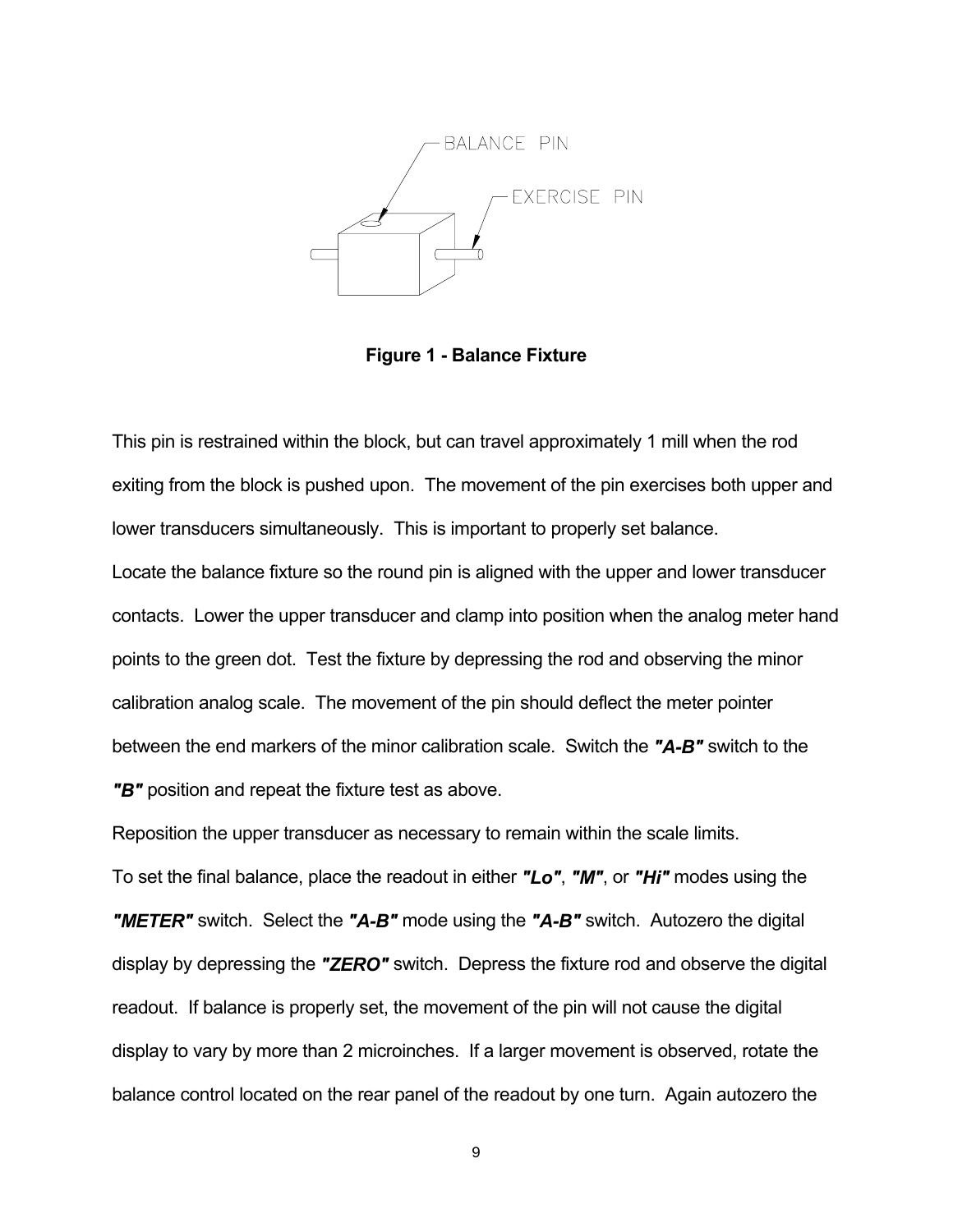digital display and observe the digital display while depressing the fixture rod. If the observed reading increases, rotate the balance control in the opposite direction and repeat the above procedure. When the displayed number approaches 2 microinches or less, the unit is in balance.

## **Final Magnification Setting:**

Remove the balance fixture and replace it with 0.100" Grade 1 reference block. Repeat

#### the *"Primary Magnification Check"* as

detailed above. Do not make any further adjustments to the balance control. Set the final magnification as close as possible taking into account the gage block calibration deviation. When satisfied that magnification is properly set, test midpoint linearity with a Grade 1 0.1005" block. The display should indicate 0.0005000 (+/-) block calibration deviation, (+/-) 2 microinches.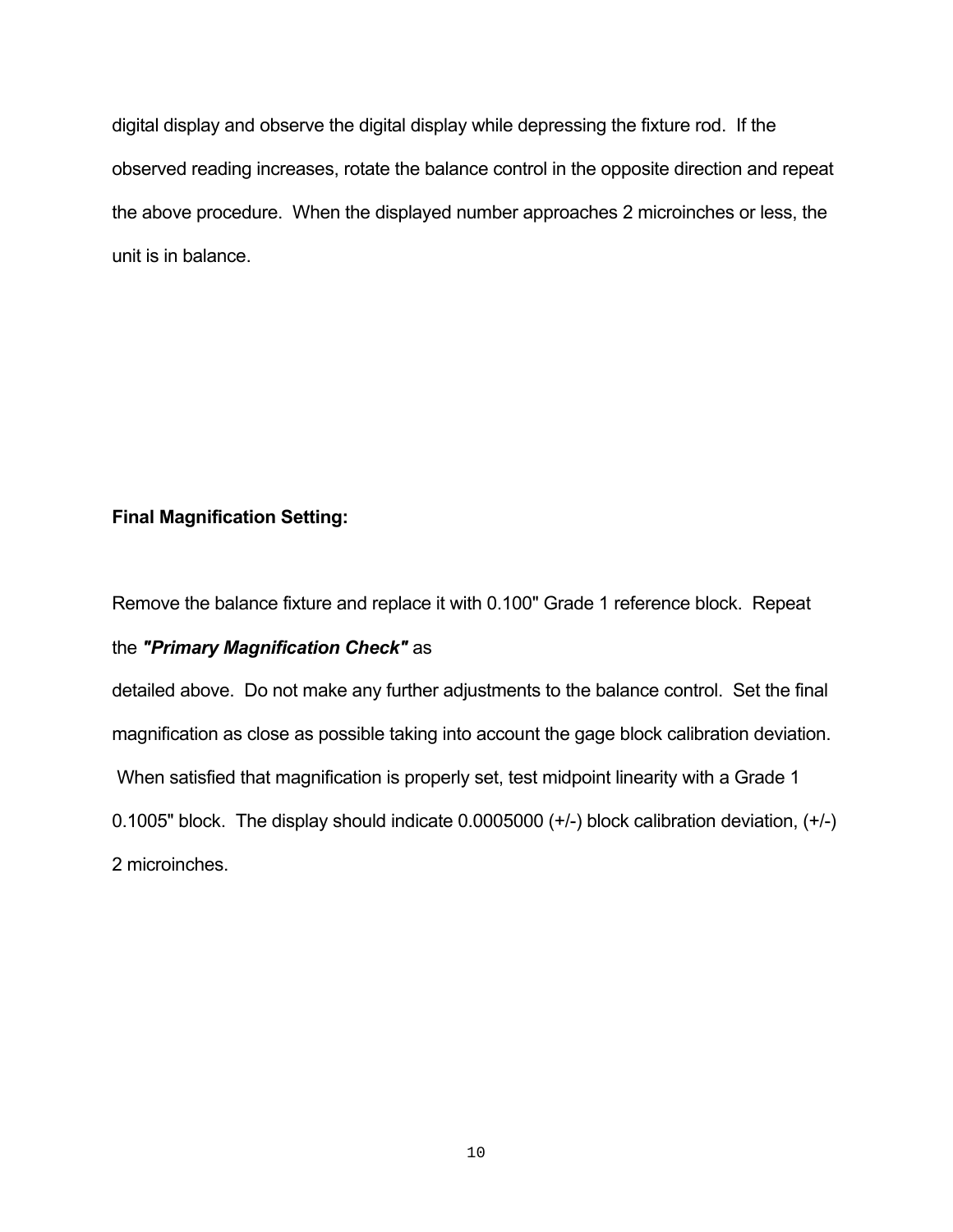# **MEASUREMENT MODE**

The unit is ready for operation. Select the appropriate digital display sensitivity. Follow the measurement procedure outlined in the manual for the twin head gage block comparator the TOL 2200 is to be used with.

# **ELECTRICAL INTERFACE**

The electrical interface consists of three wires and is RS-232C compatible. Baud rate is fixed at 9600 baud, 8 bits/character, one start bit, one stop bit, and no parity.

## **Table I**

| <b>TOL 2020 Serial Connector</b> | <b>Printer</b> |
|----------------------------------|----------------|
| Pin 2 TXD                        | RXD            |
| Pin 3 RXD                        | TXD            |
| Pin 5 GND                        | חוחב           |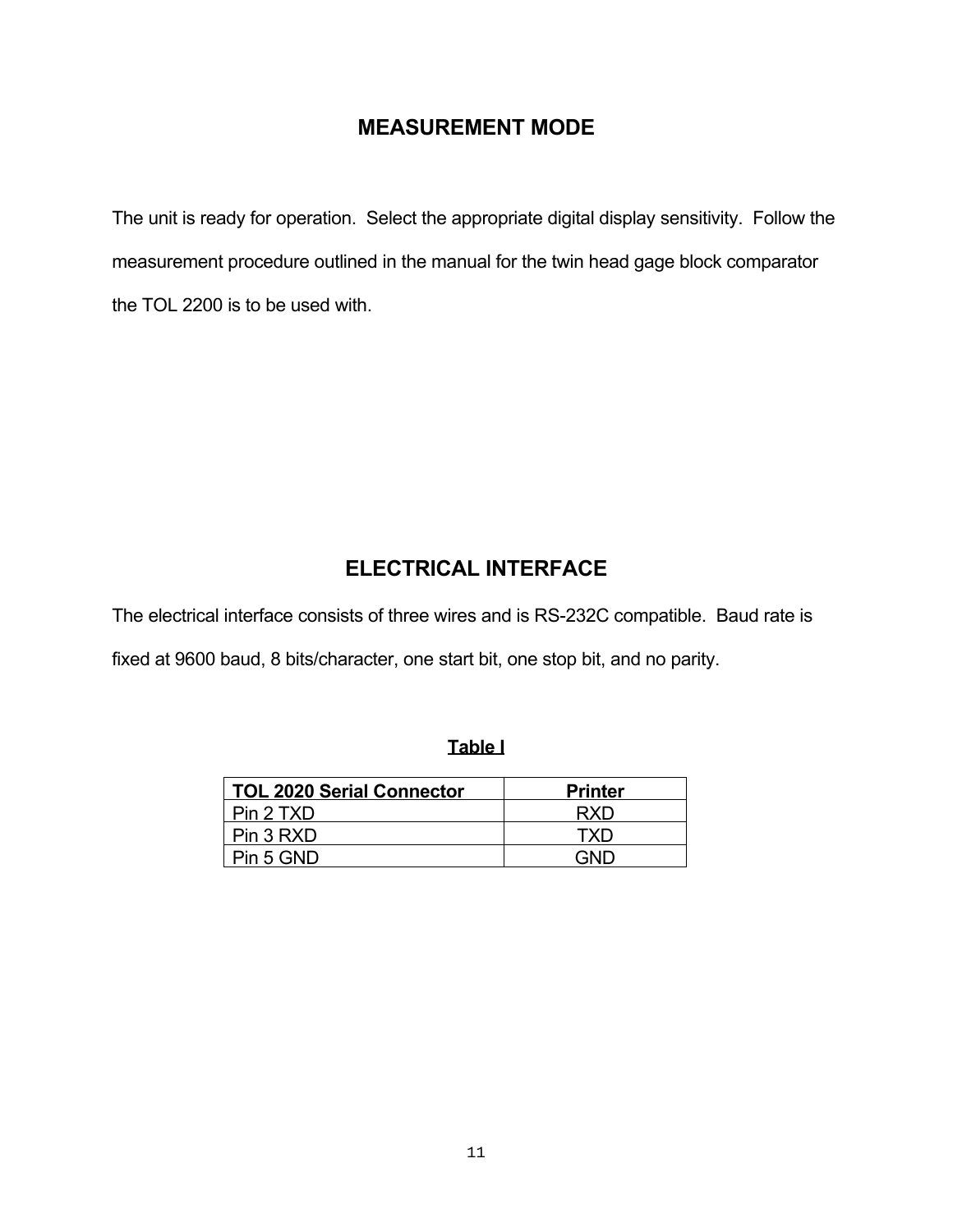## **PRINTER OPERATION**

 The printer port supports popular printers such as the Epson FX86, FX850, etc. The selected printer must be installed with a serial option card for proper operation. The port also serves as the hardware interface to Edmunds Personal Computer Gage Block Software.

 Pushing the front panel print switch or closing the contacts via the rear panel print connector will output the display contents via the printer port.

 The port outputs standard ASCII characters that represent the digital display contents. The output consists of (8) numeric characters, followed by a line feed and a carriage return. See Table II below for the character sets.

### **Table II**

- (+) Reading -------------> 2BH
- (-) Reading -------------> 2DH

Decimal Point -----------> 2EH

Characters 0-9 ----------> 30H - 39H

Line Feed ---------------> 0AH

Carriage Return ---------> DEE

Printing Example: Digital Display Value: -.0000020 Hex Output: 2DH 2EH 30H 30H 30H 30H 30H 32H 30H 0AH DEE